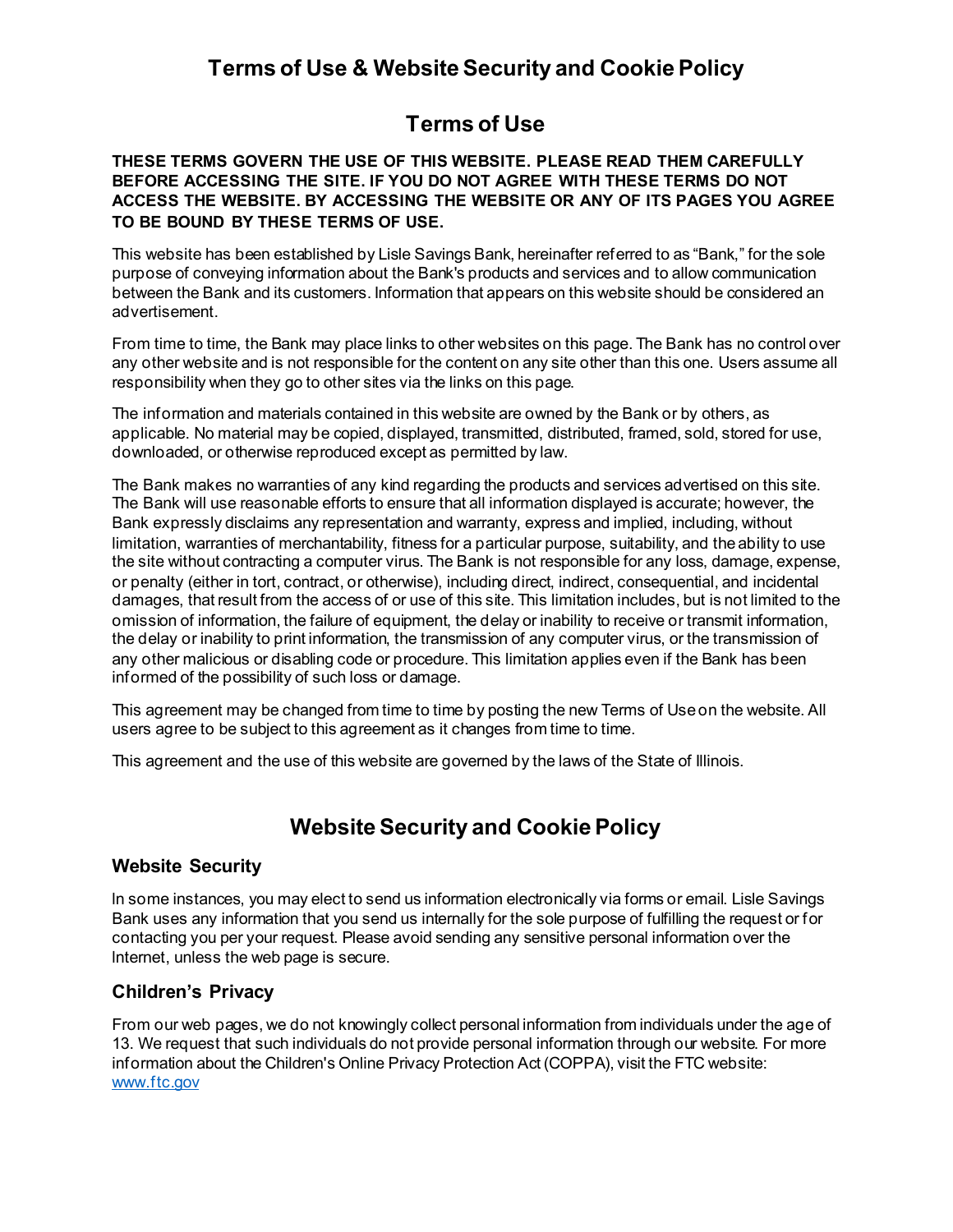# **Terms of Use & Website Security and Cookie Policy**

### **Cookie Policy**

Lisle Savings Bank understands that your privacy is important to you, and we are committed to being transparent about the technology we use. This policy explains how and why we use cookies and other similar technologies. The Cookie Policy should be read together with our Privacy Policy and Terms of Use.

By continuing to browse or use our website, you agree that we can store and access Cookies and Other Tracking Technologies as described in this Cookie Policy.

### **What are Cookies and Other Tracking Technologies?**

A cookie is a small text file that can be stored on and accessed from your device when you use or visit any website or app that posts a link to this Policy. Other tracking technologies work similarly to cookies and place small data files on your devices or monitor your website activity to enable us to collect information about how you use our sites.

### **How Lisle Savings Bank uses Cookies and Other Tracking Technologies?**

The cookies and other tracking technologies allows our site to identify you and your interests, to remember your preferences, and to track your use of our site. This helps us to better understand how many people use our site.

Lisle Savings Bank may contract with third party service providers to track and analyze statistical usage and volume information from our site users. These help us improve user's experience, manage site content, and analyze how users navigate and utilize our site. They may also send emails to users who have provided us with their contact information, to help measure and improve the effectiveness of our email communications, and/or to determine whether messages have been opened and links clicked on.

#### **We use the following types of cookies and other tracking technologies:**

**Persistent Cookies** are used to improve your experience of using our site. This includes recording your acceptance of our Cookie Policy to remove the cookie message that first appears when you use our site.

**Session Cookies** are temporary and deleted from your machine when your web browser closes. We use session Cookies to help us track internet usage as described above.

**Web Beacons** are graphic images (also referred to as "tracking pixels") that may be placed on a website or in an email that alone or in conjunction with cookies compile information about your usage of or your interaction with Lisle Savings Bank's website or email.

The data collected by our site and/or through cookies placed on your computer will not be kept for longer than necessary to fulfill the purposes mentioned below. ln any event, such information will not be kept longer than one year.

| <b>Cookie Type</b>     | <b>Purpose</b>                                    |
|------------------------|---------------------------------------------------|
| <b>Technical</b>       | These Cookies are necessary to allow us to        |
|                        | operate our site so you may access them as you    |
|                        | have requested. They include, but may not be      |
|                        | limited to, Cookies that enable us to remember    |
|                        | your previous actions within the same browsing    |
|                        | session and secure our site.                      |
| Analytical/Performance | These Cookies are used by us or third-party       |
|                        | service providers to analyze how our site is used |

Our Cookies are used for the following purposes: